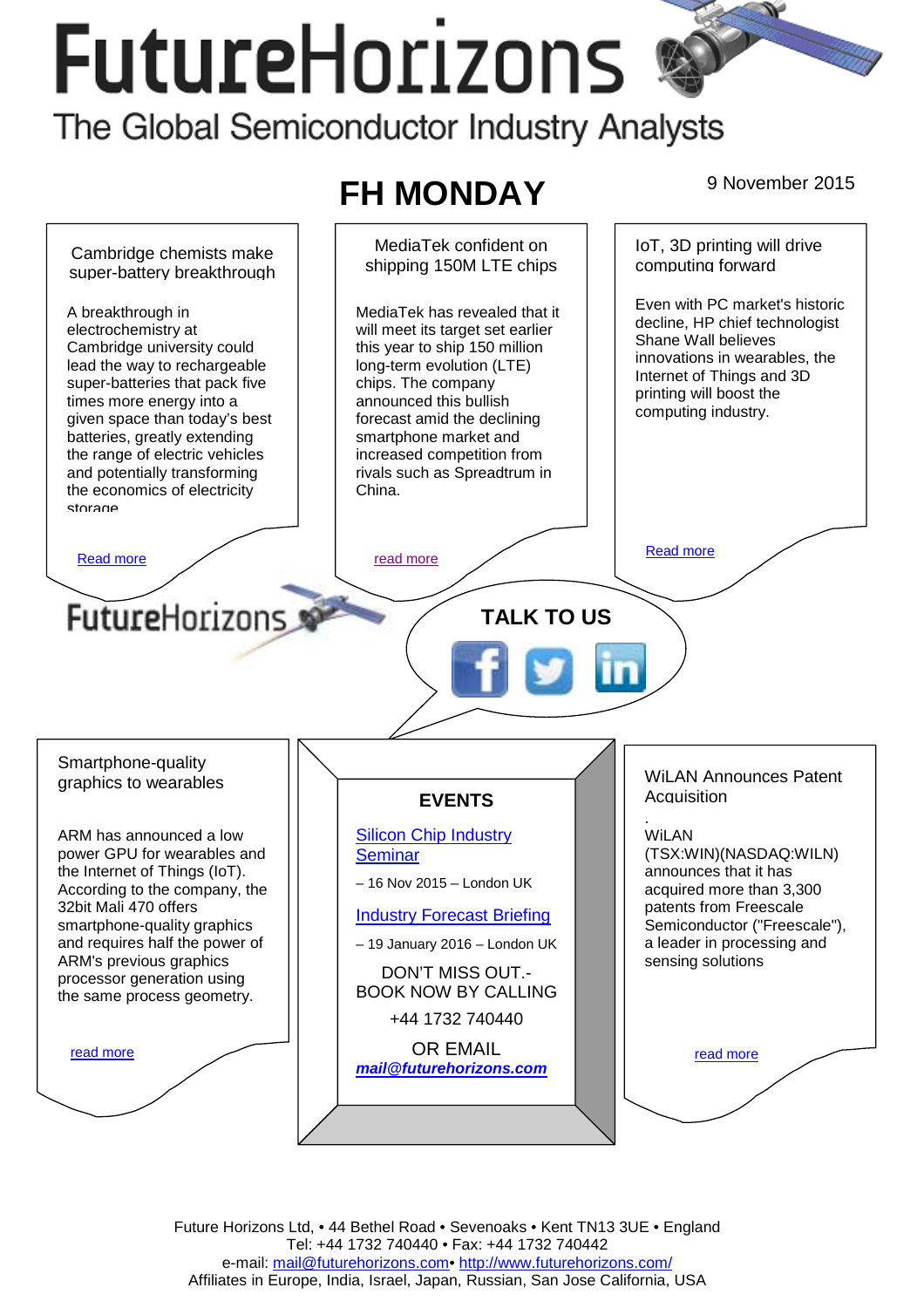# <span id="page-1-0"></span>**Cambridge chemists make super-battery breakthrough**

A breakthrough in electrochemistry at Cambridge university could lead the way to rechargeable super-batteries that pack five times more energy into a given space than today's best batteries, greatly extending the range of electric vehicles and potentially transforming the economics of electricity storage.

Chemistry professor Clare Grey and her team have overcome technical challenges in the development of lithium-air batteries — the only cells theoretically capable of giving electric cars the range of petrol and diesel vehicles without having to carry excessively bulky and heavy battery packs.

If the technology can be turned from a laboratory demonstrator into a commercial product, it will enable a car to drive from London to Edinburgh on a single charge, with batteries that cost and weigh one-fifth of the lithium-ion cells that power today's electric cars.

"What we've achieved is a significant advance for this technology and suggests whole new areas for research," said Prof Grey. "We haven't solved all the problems inherent to this chemistry but our results do show routes forward."

## **MediaTek confident on shipping 150M LTE chips this year**

MediaTek has revealed that it will meet its target set earlier this year to ship 150 million long-term evolution (LTE) chips. The company announced this bullish forecast amid the declining smartphone market and increased competition from rivals such as Spreadtrum in China.

Global smartphone growth is expected to slow to 10.4 per cent this year, down from 27.5 per cent in 2014, according to market research firm IDC. Reaching the 150 million unit target "should be no problem," said MediaTek CFO David Ku. During the current Q4, MediaTek will probably ship 95 million to 105 million smartphone chips, of which more than half will be LTE products, he said.

## **IoT, 3D printing will drive computing forward**

Even with PC market's historic decline, HP chief technologist Shane Wall believes innovations in wearables, the Internet of Things and 3D printing will boost the computing industry. Wall is set take on his role next month when the company starts working as a stand-alone PC and printer maker.

Analysts have mixed views about the future of the PC and the prospects for dividing into two companies Hewlett Packard, an icon of Silicon Valley. But Wall was upbeat in an interview with EE Times, sharing his ideas of the future and a few colourful stories from his past.

There's plenty of room for innovation in conventional PCs, said Wall who has spent most of his career in the PC industry, much of it at HP. He described new computing markets in which HP Inc. will play, although it's not clear whether the company has clearly defined platforms for many of them.

#### **ARM GPU to bring smartphone-quality graphics to wearables**

ARM has announced a low power GPU for wearables and the Internet of Things (IoT). According to the company, the 32bit Mali 470 offers smartphone-quality graphics and requires half the power of ARM's previous graphics processor generation using the same process geometry.

"Every company that contributes IP or components into [IoT] devices needs to do their bit to reduce the amount of power needed by those electronics," said ARM product manager Dan Wilson. "We've made a range of microarchitectural optimisations to power Mali 470," he said.

ARM targeted three areas to cut power in Mali. The company updated most of the chip's processing blocks within the scheduling pipeline to operate on quads, while reducing the frequency of control and state-update operations. ARM also increased the amount of clock gating in areas including LI caches and completed bypassed blocks.

#### **WiLAN Announces Patent Acquisition From Freescale Semiconductor**

WiLAN (TSX:WIN)(NASDAQ:WILN) announces that it has acquired more than 3,300 patents from Freescale Semiconductor ("Freescale"), a leader in processing and sensing solutions. The portfolio was acquired under WiLAN's partnership model. Financial terms were not disclosed.

"Our strategy to grow WiLAN is based in large part on acquiring high quality patents, monetizing our expanding patent portfolio and defending that portfolio," said Jim Skippen, CEO. "Between the recently acquired Qimonda patent portfolio and now the Freescale portfolio, we have added more than 10,000 high quality patents in just the last two